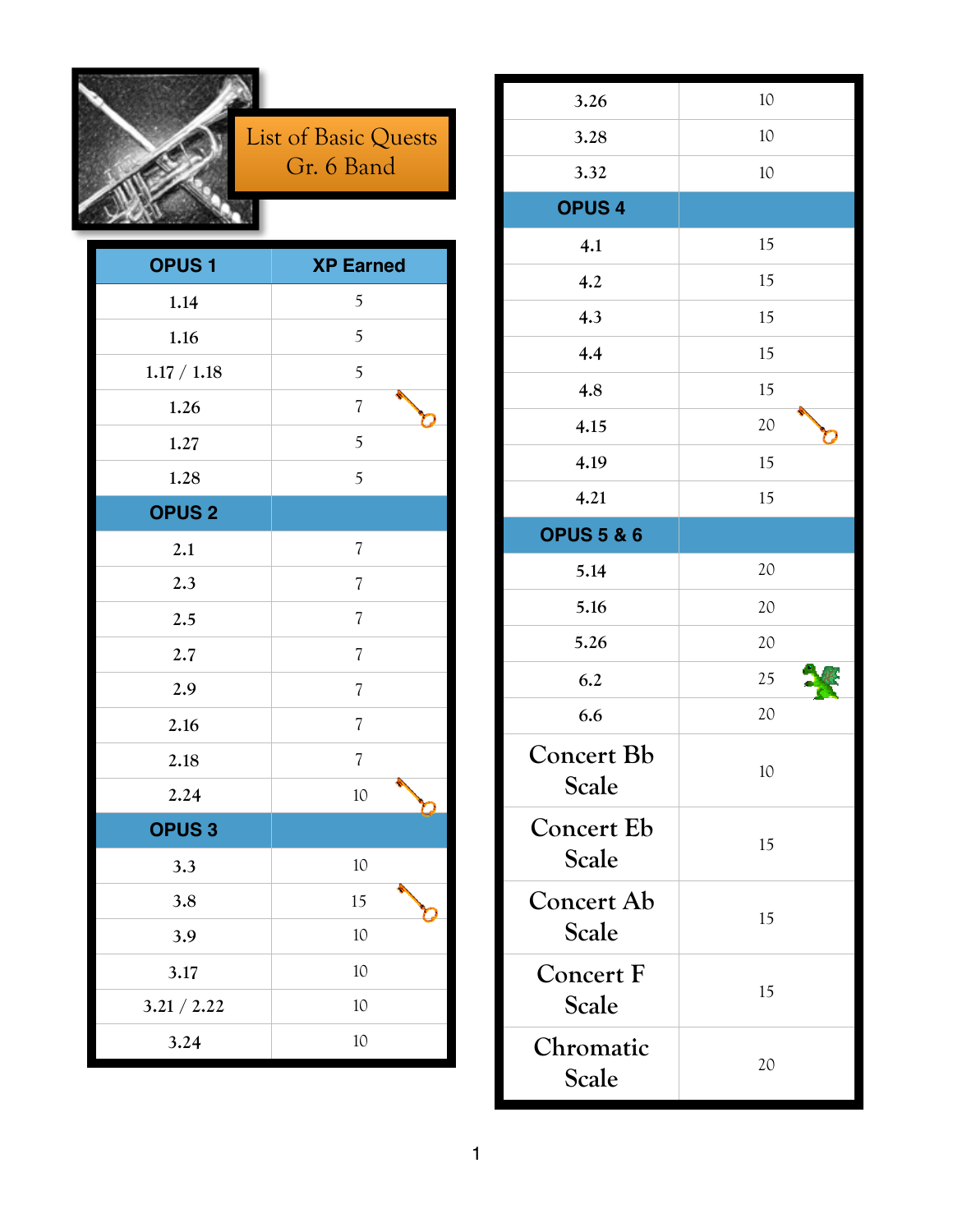

### List of Basic Gr. 7 Band Quests

B: "**B**lue" Book 1

| <b>BOOK1</b>                 | <b>XP</b> Earned             |
|------------------------------|------------------------------|
| <b>B</b> 3.24                | 5                            |
| <b>B</b> 4.15                | 5                            |
| <b>B</b> 4.25                | 5                            |
| <b>B</b> 4.27                | 5                            |
| <b>B</b> 5.29                | 5                            |
| <b>B</b> 6.2                 | $\overline{\mathbf{z}}$<br>n |
| BOOK 2,<br><b>OPUS1</b>      |                              |
| 1.12                         | $\overline{\mathcal{U}}$     |
| 1.13                         | $\overline{\mathcal{L}}$     |
| 1.15                         | $\overline{\mathcal{L}}$     |
| 1.17                         | $\overline{\mathcal{L}}$     |
| 1.20                         | $\overline{\mathcal{L}}$     |
| 1.21                         | 10<br>n                      |
| BOOK 2,<br>OPUS <sub>2</sub> |                              |
| 2.2                          | 10                           |
| 2.7                          | 10                           |
| 2.10                         | 10                           |
| 2.11                         | 10                           |
| 2.16                         | 10                           |
| 2.20                         | 10                           |
| 2.21                         | 15                           |

| <b>BOOK 2, OPUS</b><br>3              |                          |
|---------------------------------------|--------------------------|
| 3.3                                   | 15                       |
| 3.4                                   | 15                       |
| 3.8                                   | 15                       |
| 3.11                                  | 15                       |
| 3.15                                  | 20                       |
| 3.16                                  | 15                       |
| 3.19                                  | 15                       |
| <b>BOOK 2, OPUS</b><br>$\overline{4}$ |                          |
| 4.3                                   | 20                       |
| 4.8                                   | 20                       |
| 4.9                                   | 20                       |
| 4.10                                  | 25                       |
| 4.16                                  | 20                       |
| SCALES (Pg. 50)                       |                          |
| <b>Concert Bb Scale</b>               | 5                        |
| <b>Concert Eb Scale</b>               | $\overline{\mathcal{L}}$ |
| <b>Concert Ab Scale</b>               | 5                        |
| <b>Concert F Scale</b>                | 10                       |
| <b>Concert C Scale</b>                | 15                       |
| <b>Chromatic Scale</b>                | 15                       |
| G Melodic Minor                       | 5                        |
| C Melodic Minor                       | 10                       |
| F Harmonic<br>Minor                   | 15                       |
| D Melodic Minor                       | 15                       |

2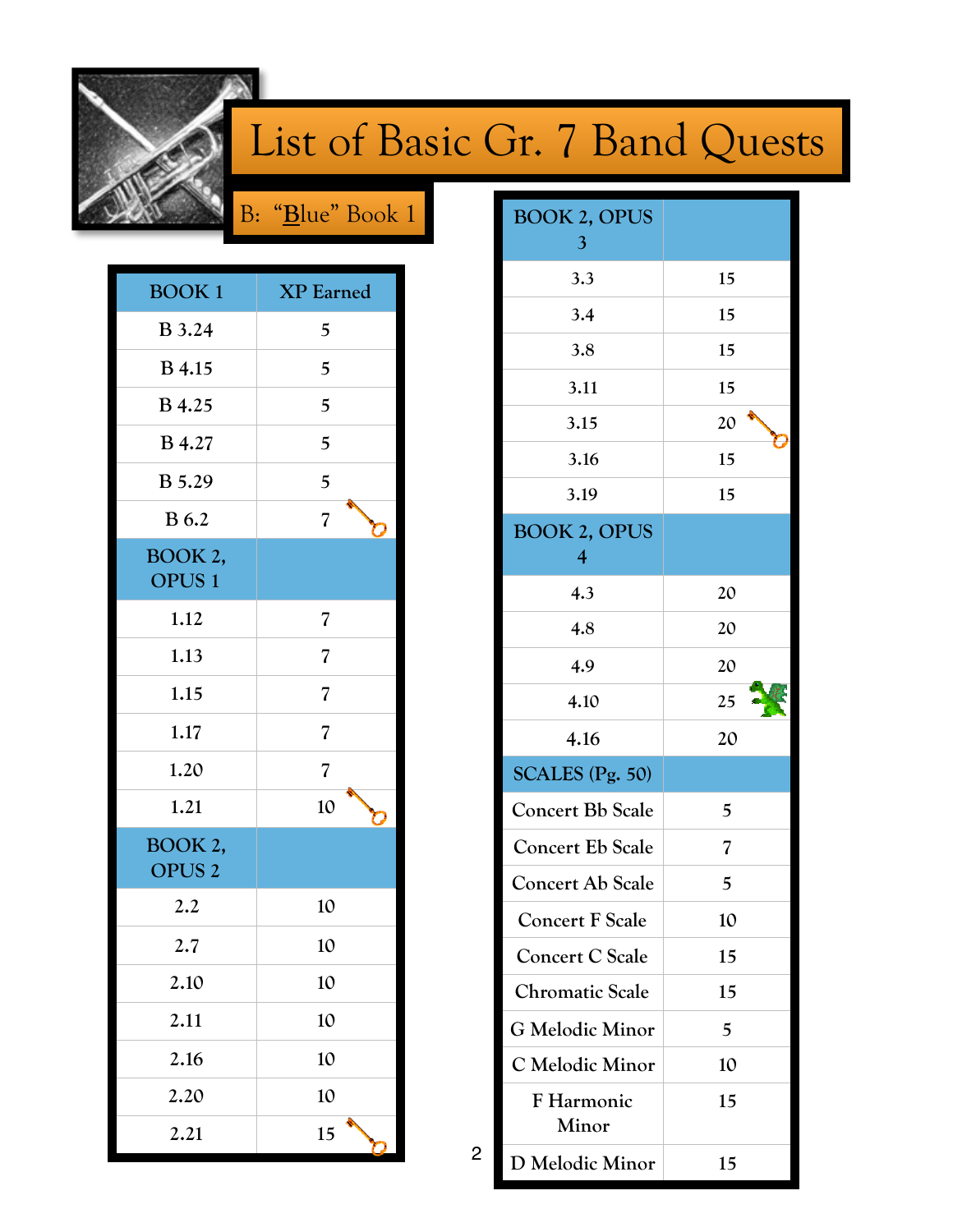

## List of Basic Gr. 8 Band Quests

| OPUS 3, EARLY 4    | <b>XP Earned</b> |
|--------------------|------------------|
| Chorale #5         | 5                |
| 3.4                | 5                |
| 3.19               | 5                |
| 4.3                | 5                |
| 4.5                | 5                |
| 4.7                | 5                |
| 4.8                | 5                |
| 4.9                | 5                |
| 4.10               | 10               |
| <b>LATE OPUS 4</b> |                  |
| 4.11               | 10               |
| 4.16               | 10               |
| 4.17               | 15               |
| 4.18               | 10               |
| 4.24               | 10               |
| 4.25               | 10               |
| 4.26               | 10               |
| <b>OPUS 5</b>      |                  |
| 5.4                | 15               |
| 5.5                | 15               |
| 5.8                | 15               |
| 5.12               | 15               |
| 5.19               | 15               |

| 5.21                    | 20 |
|-------------------------|----|
| 5.23                    | 15 |
| OPUS <sub>6</sub>       |    |
| 6.2                     | 20 |
| 6.3                     | 20 |
| 6.5                     | 20 |
| 6.12                    | 20 |
| 6.14                    | 25 |
| SCALES (Pg. 50)         |    |
| <b>Concert Bb Scale</b> | 5  |
| <b>Concert Eb Scale</b> | 5  |
| <b>Concert Ab Scale</b> | 5  |
| <b>Concert F Scale</b>  | 10 |
| <b>Concert C Scale</b>  | 15 |
| <b>Chromatic Scale</b>  | 15 |
| G Melodic Minor         | 5  |
| C Melodic Minor         | 5  |
| <b>F Harmonic Minor</b> | 10 |
| D Melodic Minor         | 15 |
| A Harmonic Minor        | 15 |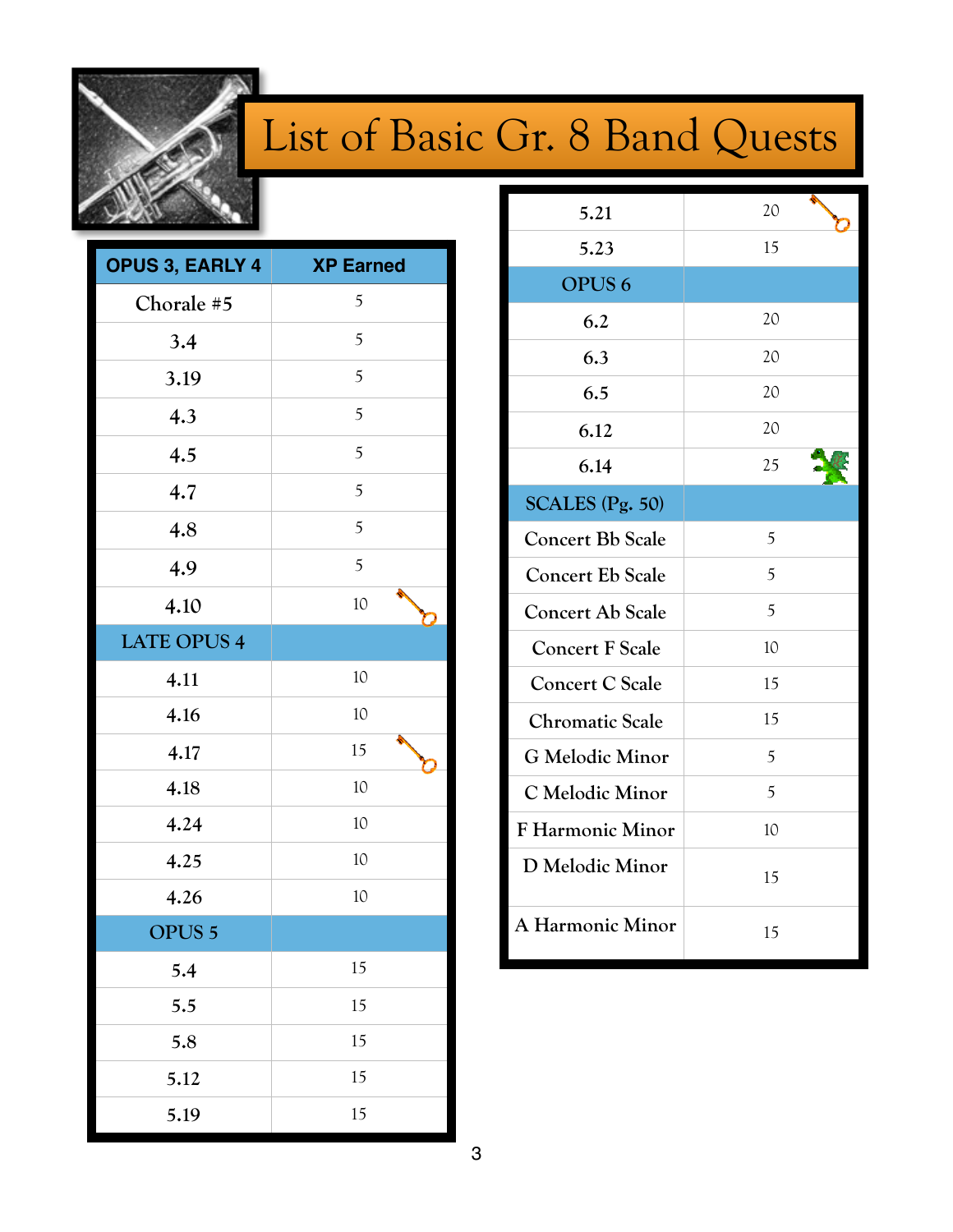

## List of Basic Jun. Strings Quests

| <b>Number</b>      | <b>XP Reward</b>         |
|--------------------|--------------------------|
| <b>UNITS 1-4</b>   |                          |
| #13                | 5                        |
| #24                | 5                        |
| #27/28             | 5                        |
| #32                | $\overline{\mathcal{U}}$ |
| #35                | 5                        |
| #37                | 5                        |
| <b>UNITS 5 - 6</b> |                          |
| #49                | $\sqrt{2}$               |
| #50                | $\sqrt{2}$               |
| #51                | $\overline{\mathcal{U}}$ |
| #61                | 7                        |
| #62                | $\overline{\mathcal{U}}$ |
| #64                | 10                       |
| #65                | $\sqrt{2}$               |
| #90                | $\overline{\mathcal{U}}$ |
| <b>UNITS 7 - 8</b> |                          |
| #76                | 10                       |
| #77                | 10                       |
| #81                | 10                       |
| #86                | 10                       |
| #88                | 10                       |
| #91                | 10                       |

| #92               | 10 |
|-------------------|----|
| #94               | 15 |
| #97               | 10 |
| <b>UNITS 9-10</b> |    |
| #98               | 15 |
| #101              | 20 |
| #104              | 15 |
| #107              | 15 |
| #109              | 15 |
| #111              | 15 |
| #114              | 15 |
| #115              | 15 |
| #116              | 15 |
| #117              | 15 |
| #128              | 15 |
| #129              | 15 |
| #130              | 15 |
| <b>UNIT 11</b>    |    |
| #134              | 25 |
| #137              | 20 |
| #144              | 20 |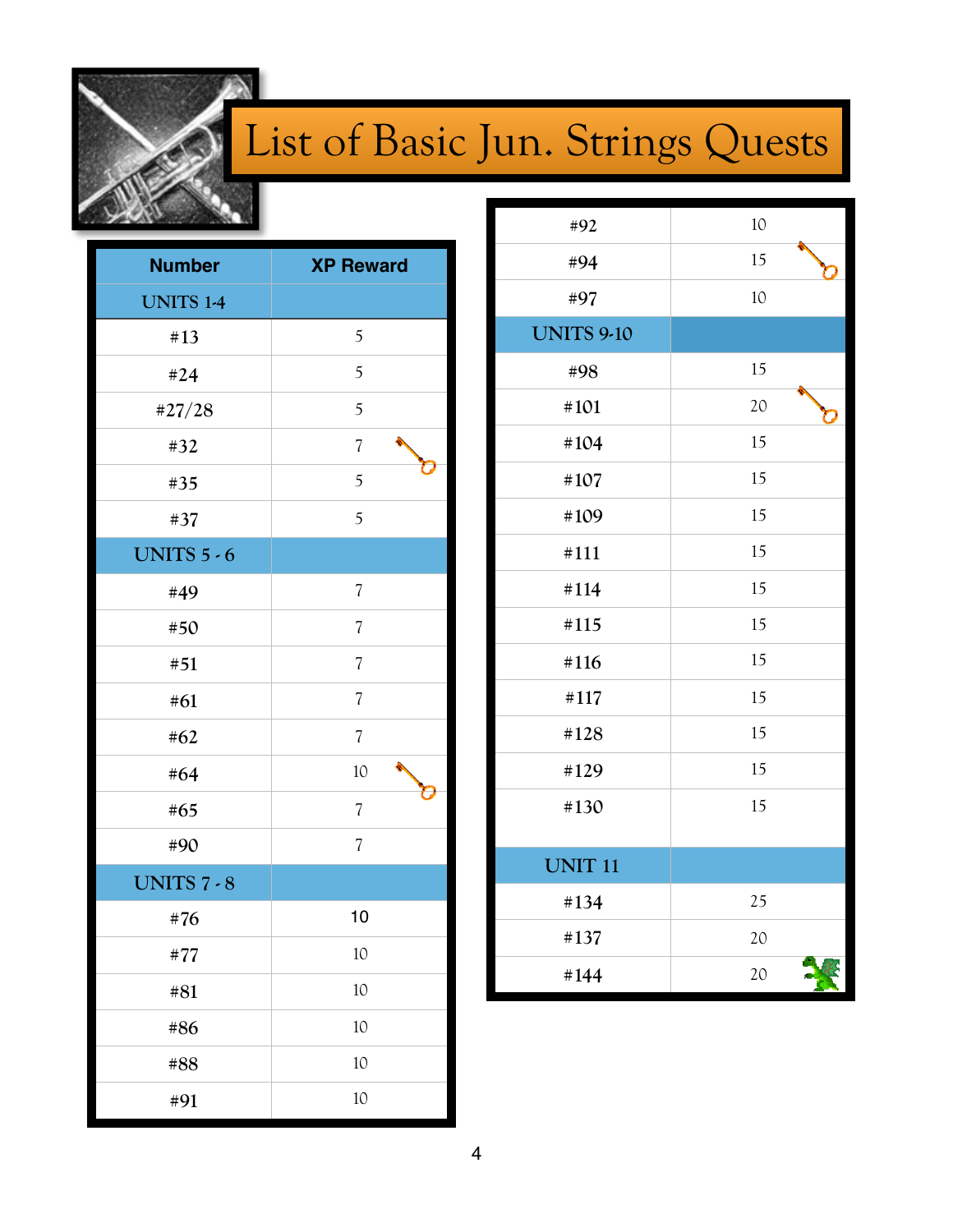

#### List of Basic Int. Strings Quests

| <b>Number</b>         | <b>XP Reward</b> |
|-----------------------|------------------|
| Book 1, Units 11 - 12 |                  |
| <b>B90</b>            | 5                |
| <b>B109</b>           | 5                |
| <b>B111</b>           | 5                |
| <b>B125</b>           | 5                |
| <b>B128</b>           | 5                |
| <b>B129</b>           | 5                |
| <b>B130</b>           | 5                |
| <b>B134</b>           | 5                |
| <b>B137</b>           | 10               |
| <b>B141</b>           | 5                |
| <b>B142</b>           | 5                |
| <b>B143</b>           | 5                |
| <b>B144</b>           | 5                |
| Book1, Units 13 - 14  |                  |
| <b>B151</b>           | 10               |
| <b>B157</b>           | 10               |
| <b>B162</b>           | 15               |
| <b>B167</b>           | 10               |
| <b>B168</b>           | 10               |
| <b>B169</b>           | 10               |
| <b>B170</b>           | 10               |

| Book 2, Units 2 - 3 |    |
|---------------------|----|
| R29                 | 15 |
| <b>R30</b>          | 15 |
| R32                 | 15 |
| <b>R33</b>          | 15 |
| R40                 | 15 |
| <b>R41</b>          | 15 |
| R42                 | 15 |
| R43                 | 15 |
| <b>R44</b>          | 15 |
| <b>R45</b>          | 20 |
| <b>R52</b>          | 15 |
| <b>R60</b>          | 15 |
| <b>R61</b>          | 15 |
| R62                 | 15 |
| Book 2, Unit 4      |    |
| <b>R70</b>          | 20 |
| R72                 | 20 |
| R73                 | 25 |